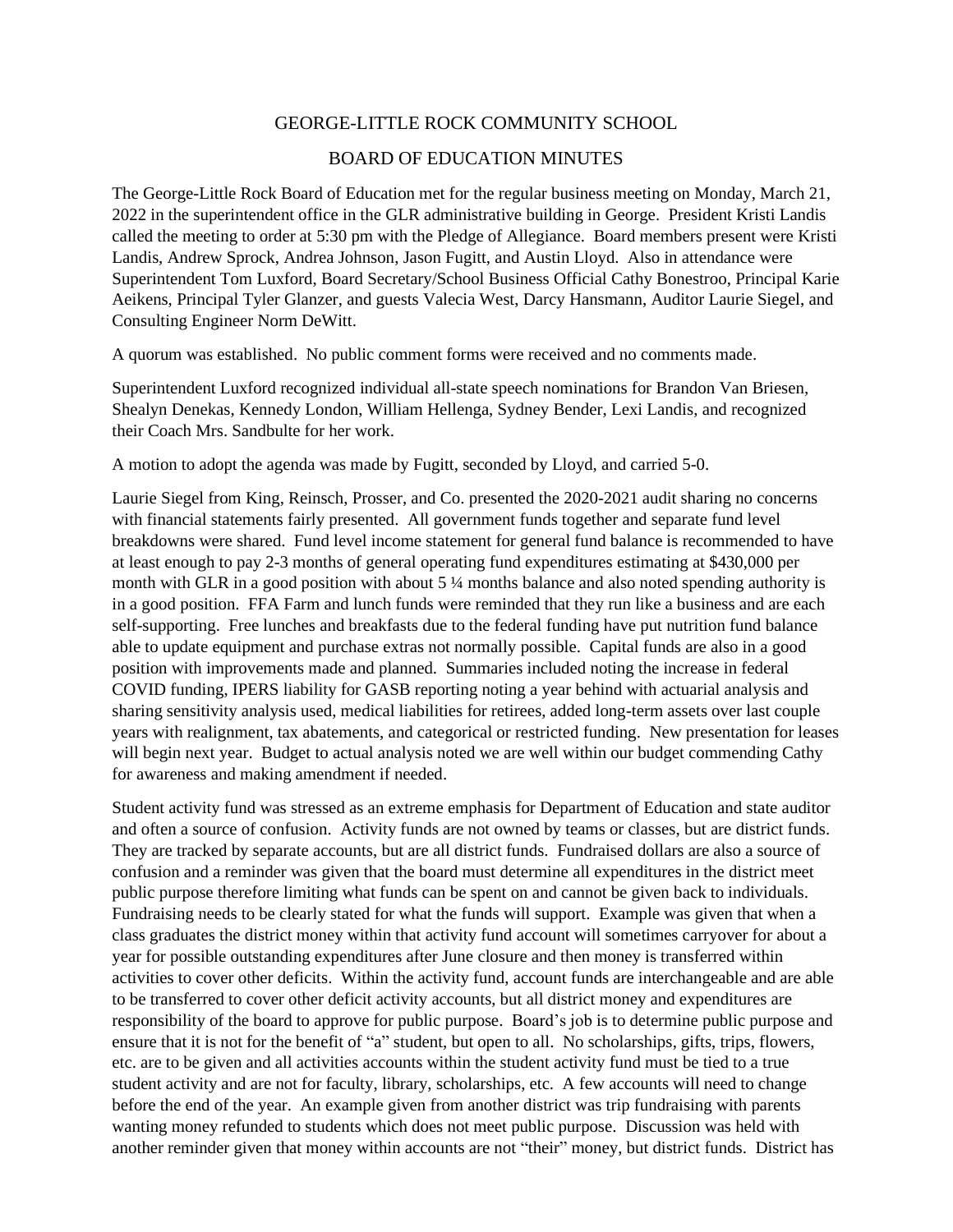done a good job with controlling fundraising. Purpose for each fundraiser must also be clear. Summary of internal controls of audit had 1 finding which was downgraded from previous year to significant deficiency sharing the accounting manual and processes established and improvements made during the year with business managers doing a lot. Additional internal controls are in place as needed with the accounting manual and district procedures for no finding expected next year.

Norm DeWitt with Associated Consulting Engineering presented the possible HVAC project proposals for the high school and elementary buildings from Tom and Cathy's request of an overview of the systems in the MS/HS in George and elementary in Little Rock. HS building general systems such as windows, structural, plumbing, etc. were not reviewed, just the HVAC system. HS still using steam boilers estimating 15-18 years old and are in good shape but they are steam making it tougher operationally and constant management is needed. Air conditioning is provided by split systems. Original building ventilation system is air through tunnel system and at the end of its life. Newer portion of auditorium and gym air handlers are tied to steam conversions but have their own condensing units and are in good shape and functioning well. Elementary building uses steam boilers and old original steam equipment still functioning for the majority of the heat for the building estimating 50-60 years old. No ventilation in building which is still allowed in code. Air is through split systems.

Recommendations for elementary is combo air handlers and VAV but a lot more building investigating is needed estimating \$1.1-1.3 million for retrofitting. Electrical system should be large enough with some modifications to handle new items. Recommendations for high school is hot water boilers and distribution of air handlers around building and VAV for each classroom to have their own capabilities to heat or cool estimating \$1.70-2 million. Electrical work with service adequate but old panels recommended for upgrade, sprinkler system, and general construction added brings it to \$2-2.5 million.

Condensing units in newer gym area were discussed with possible chiller recommended likely with 4-5 air handlers for longevity either now or in the future. Piping would be analyzed and reused if in good condition. Estimate includes replacing if needed. Water treatment often determines the piping and steel condition from corroding. Efficiency estimated to increase 8-10%. Current steam boilers are 78-79% efficient. Proposed boilers 87-88% efficient but not condensing yet. Condensing technology has more maintenance but can improve efficiency to 93% but end up spending more in maintenance noting not best track record for higher efficiencies. Replace entire system if move to higher efficiency. Work in summer was questioned with needing to stage over 2 summers if plan both buildings with phase 1 and phase 2 unless split up between contractors. Summer of 2023 is the proposed start with some things able to be done while students are still in school.

District goal was shared to reduce general fund expenditures in the future focusing on efficiencies to be able to support students and staff. Hybrid system for geothermal was questioned with more money needed upfront. A couple hundred vertical wells estimated at \$2500 each sharing significant number of hybrid geothermal installed giving the ability to select which way to heat giving example of 80% geothermal heating only using 50% capacity noting rarely at full capacity. Dependent on gas and electrical costs ability to select which system to use is a benefit. When asked for a ballpark estimate of hybrid option, it would be around 10% more of the other bid as can reduce boilers. Property for well placement was discussed as can go horizontal or vertical recommending within 100 yards of the building. Air conditioning side comes with heat pump and reduces chiller and one boiler and ability to use that money to buy heat pump and some wells. Large central heat pump piece that each chiller has hot and cold side versus compressors in each classroom. Coldest days and hottest days would need to run both sides. More complicated system with temperature control company needed. Maintenance costs higher with heat pump over long haul as boilers less costly to maintain. Solar consideration was also discussed. Question was asked if in long range admin building upgrade to geothermal would ever be a possibility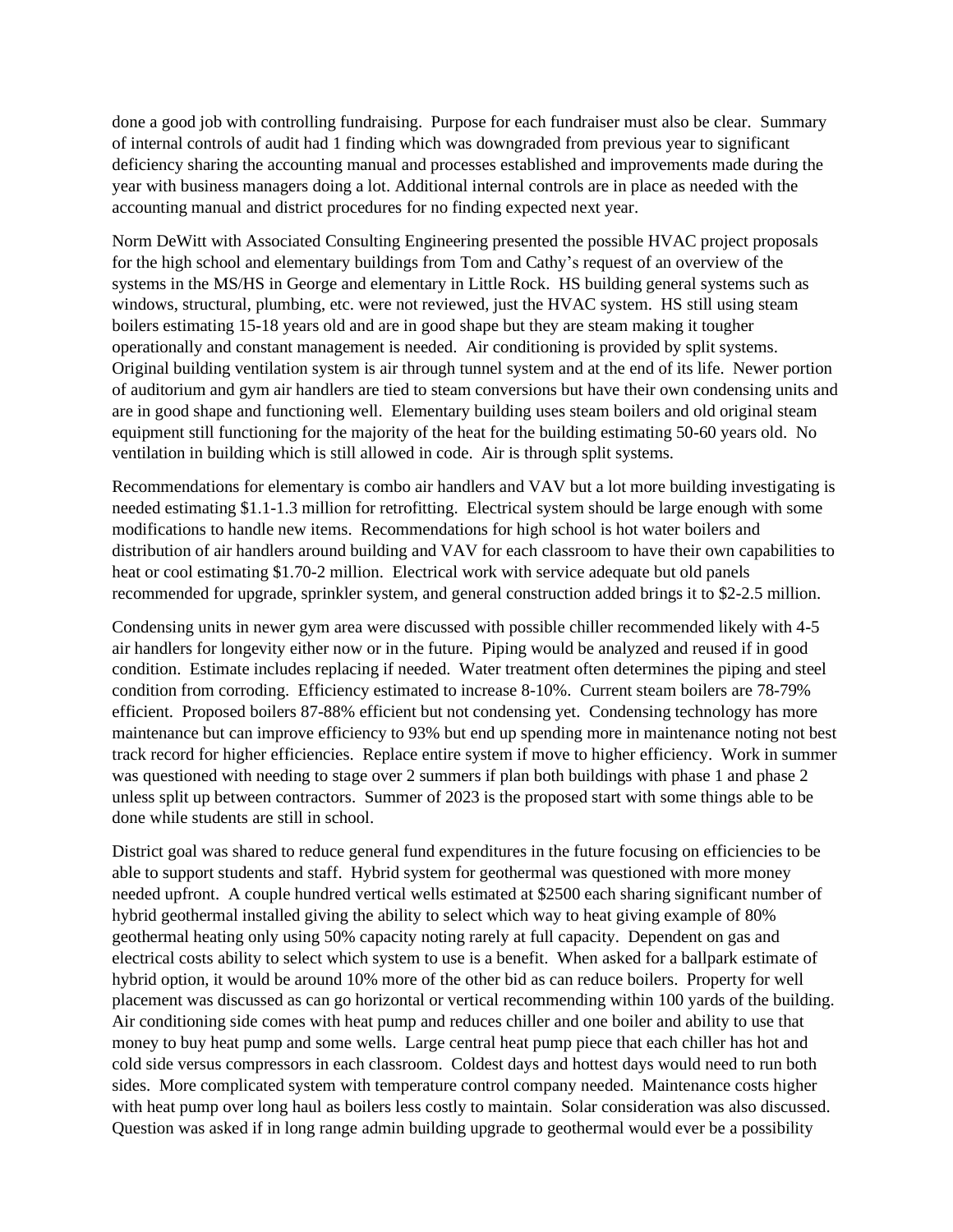which it could. Hybrid efficiency was also questioned with electrical and gas costs provided in the future for analysis.

A motion to approve the minutes from the previous meetings was made by Johnson, seconded by Sprock, and carried 5-0.

A motion to approve the bills was made by Lloyd, seconded by Fugitt, and carried 5-0.

A motion to approve the financial reports was made by Fugitt, seconded by Johnson, and carried 5-0.

Superintendent Luxford reported on Iowa Association of School Board 2021 graduation rates average of 90.2%; legislative updates noting HF2505, SF2128, SF2356; GLR 2021 graduation rates at 90.63% and 2020 at 96.55% with district drop out also shared of 4 in 2020-2021 in multiple grades. Discussion was held on the drop outs and typical indicators.

Principal Aeikens reported on parent teacher conferences and beginning of 4<sup>th</sup> quarter with ISAPS in 2 weeks on paper form. FFA kids are talking to elementary about farm safety day. Clover kids through ISU extension estimating 20 kids meet once a month. State introducing new system for SPED and IEPs and starting new training on ACHIEVE system with live parent access for data. Pass, dribble, shoot will be April 7. Preschool sign-up is now open with packets sent home to 4-year old families. Kindergarten roundup will be held April 6 for all preschoolers and TK students.

Principal Glanzer reported on Day of Great Expectations with all  $6th-12<sup>th</sup>$  students seeing panel discussion plus first session, 3 breakout sessions with all students assigned a place to go, and sessions 2 and 3 gave students choices to select with 6 different options. Chuck Sjogren, Kris Hupke, Jillian DeBoer, Jennifer Demke, and Amy Atkin were guest panelists. Afternoon was used to worked on passion projects similar to former Genius Week. JMC message is out about awards night not on calendar due to baseball and golf season changes so awards night will be added same night of concert with concert at 6:30 followed by awards night. ISAPS will be April 5 and 7 with 8<sup>th</sup> graders and sophomores also testing on Wednesday of that week. Behavior system with GLR values and staff behavior matrix normal rules and expectations within GLR values of be safe, be respectful, be responsible have been professional development focus. Live reporting system with google form to Principal Glanzer working well for behaviors.

Glanzer reported on activities with individual speech and large group speech closing a great season. March 28 UNI for all-state speech, USD Jazz Festival March 22, Swing Show April 1 and 2, high school track and golf has started, and MS track starts March 21. Landis recognized the big deal of the number of students attending all-state speech being much bigger than neighboring and much bigger schools. Future training working with Brenda for sustainability of the speech program was recommended.

Board sub-committee report updates were given. Facilities committee shared HVAC project is the main focus. New commons roof, stage curtains in auditorium for LCRF project, staff computers, and auditorium carpet bid change order were presented. It was noted we are prioritizing where we are at and need to be aware of less projects in the future to fund the HVAC system. Stage curtains were discussed with Luxford sharing possible red and black colors with it recommended to discuss with Brenda and experts for colors and Glanzer sharing color of chairs awareness. Financial services committee meeting was rescheduled. Program sharing meetings with Central Lyon will be held March 31 with Boyden-Hull date still needed. Operational sharing meeting is still needed. SIAC meeting discussed updates from principals, learning goals, committee work with district leadership team, teacher leadership team, national honor society, and social and emotional support.

Conference affiliation was discussed for moving from Siouxland Conference to War Eagle Conference noting it will be discussed at length over the next few months. Focus groups and more communication is needed. Seeing wide array of for and against and need to understand all sides regardless of decision.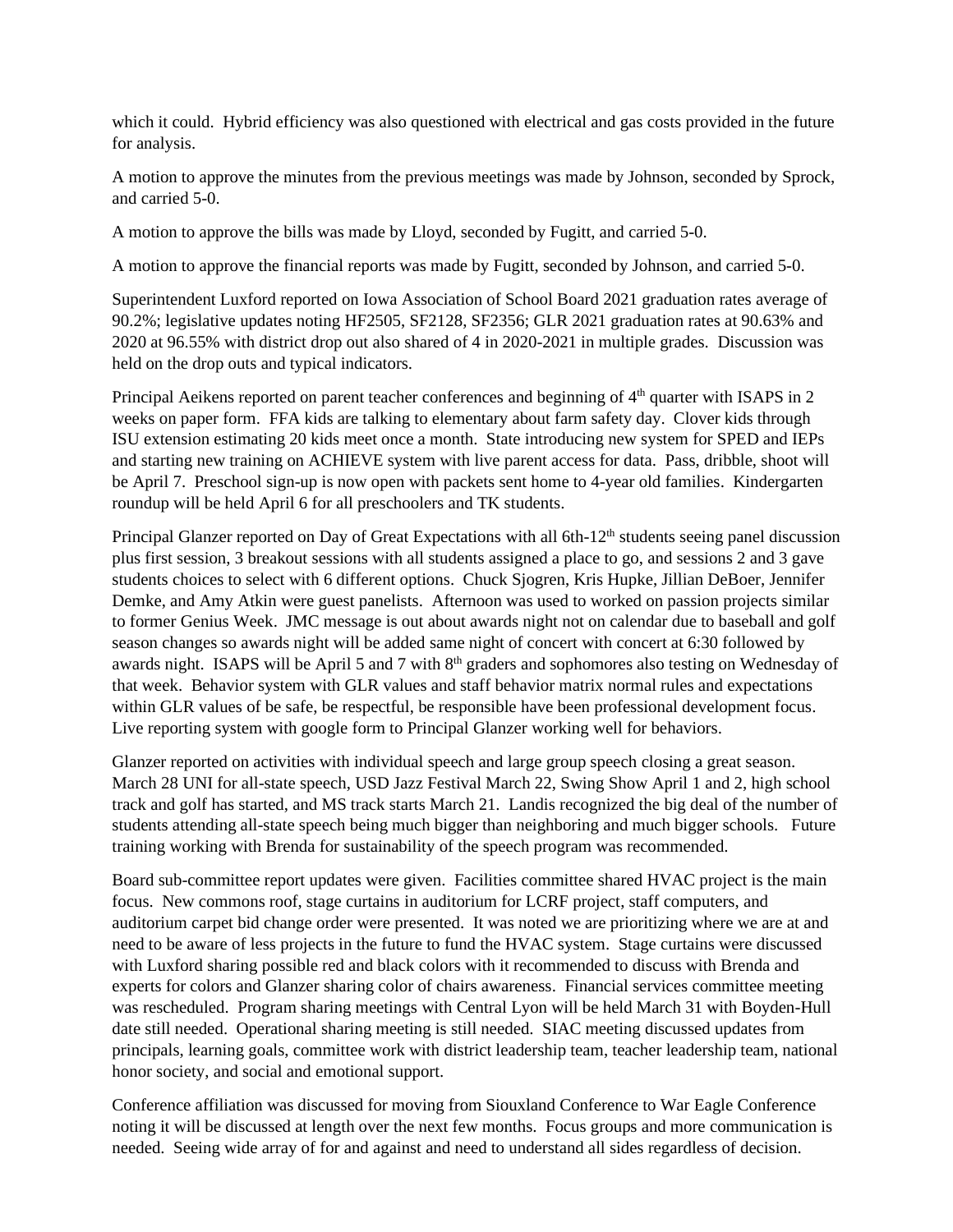Situations for every sport if hypothetically would happen and the impact with facts given on all sides is needed. Fear of losing kids over conference affiliation was expressed. Owe real conversation and timing and deadline to consider for possibility of making a move. Siouxland Conference by-laws state notice to leave at least a year before the start of the school year with some exceptions. Gather information and extensively communicate to community and stakeholders versus speculating. Be open and honest and sharing the facts is necessary. Clarification of facts with presentation for estimation of increased costs such as busing, conference fees, classes left earlier due to longer road trips and how often, and revenues impact is needed. Convey to community what has been brought to the board. Sport by sport ramifications also needed.

Restructuring grade alignment was discussed for moving  $6<sup>th</sup>$  grade to Little Rock and having elementary in Little Rock as a TK-6 and middle school and high school in George as a 7-12 building. Pros and cons were presented by Luxford along with notes from additional discussions. Luxford shared pros of aligning with state reporting and assisting with staffing and space issues at the middle school and high school level. Cons are another grade of students to bus over for additional bus and driver needed and community kickback. Additional discussion notes presented were adding a permanent staff position without the middle school rotation, no 6<sup>th</sup> grade exploratory classes, transparency and integrity after denying discussions, if enough room in day for art and music teachers, current middle school staffing openings and if they would continue as full-time, and furniture and possible room updates needed at elementary. Principal Glanzer shared additional concerns for future retirements and setting up the building for future needs. Biggest issues are language arts and social studies positions with 4 and 5 sections in past and now 6 sections with required 2 classes for MS and social studies with PE split with teachers. Moving allows social studies to do what currently are doing with Hamilton and freeing up Luenberger for one more period for HS PE. This would also bring back integrated math class and solve science classroom space issues. Realigned with 4 sections of MS and not considered if got back to 6 sections as we will be for scheduling. Glanzer shared board subcommittee meetings discussed some natural separation between MS and HS and impossible to separate  $6<sup>th</sup>$  grade with HS kids for another rationale. Aeikens shared logistically not possible for 6 sections which would result in class of 34 combined. FAST testing reporting is based on TK-6<sup>th</sup> grade so dinged with MS only at  $6<sup>th</sup>$  grade, so smaller pool and can create more issues with comprehensive list. Every school is different with classifications of MS grades. Good to tweak if best for kids was stated. Teachers qualified to teach 7-12 with licenses, but easier to shift elementary as qualified for any class making hiring also easier at the elementary. More stability for middle school and high school building will be created with 2 sections forever and no additional staffing needs.

Landis expressed need for presenting rationales to the communities and the late timing of March and April. Board shared community discussions needed with focus for smaller class sizes and hiring issues. Communication is needed to community patrons noting a letter and video to understand and show all the rationales. Rationales need to be presented in better communication format with structured paragraphs as it is confusing as is. We would need to hire 2-6<sup>th</sup> grade teachers if approved. Lloyd expressed concern of integrity of the board with idea laughed at of moving  $6<sup>th</sup>$  grade in previous board meetings and stressing to have in minutes that it was not discussed. Sprock stated frustrated and felt misled being told it was just a rumor. Johnson asked if it was previously discussed or even a thought. Luxford denied restructuring was previously a thought or discussed. Luxford said restructuring was questioned within district with 3<sup>rd</sup> floor windows and referred to Glanzer and Aeikens for confirmation. Aeikens stated it was questioned when  $3<sup>rd</sup>$  floor windows were presented which was due to color change and not being available in the future. Board noted being honest is a concern and not appreciate bad showman and blind-sided by comments. Aeikens shared with  $6<sup>th</sup>$  grade middle school exploratory classes would be lost, focus would be on  $6<sup>th</sup>$ grade rotations with mini block sections for social skills, technology, online safety, social media, and selfregulation. Sprock shared more buses or bigger bus to Little Rock would be a need and Luxford shared it was discussed. It was questioned if realignment vote could be added to board meeting tonight with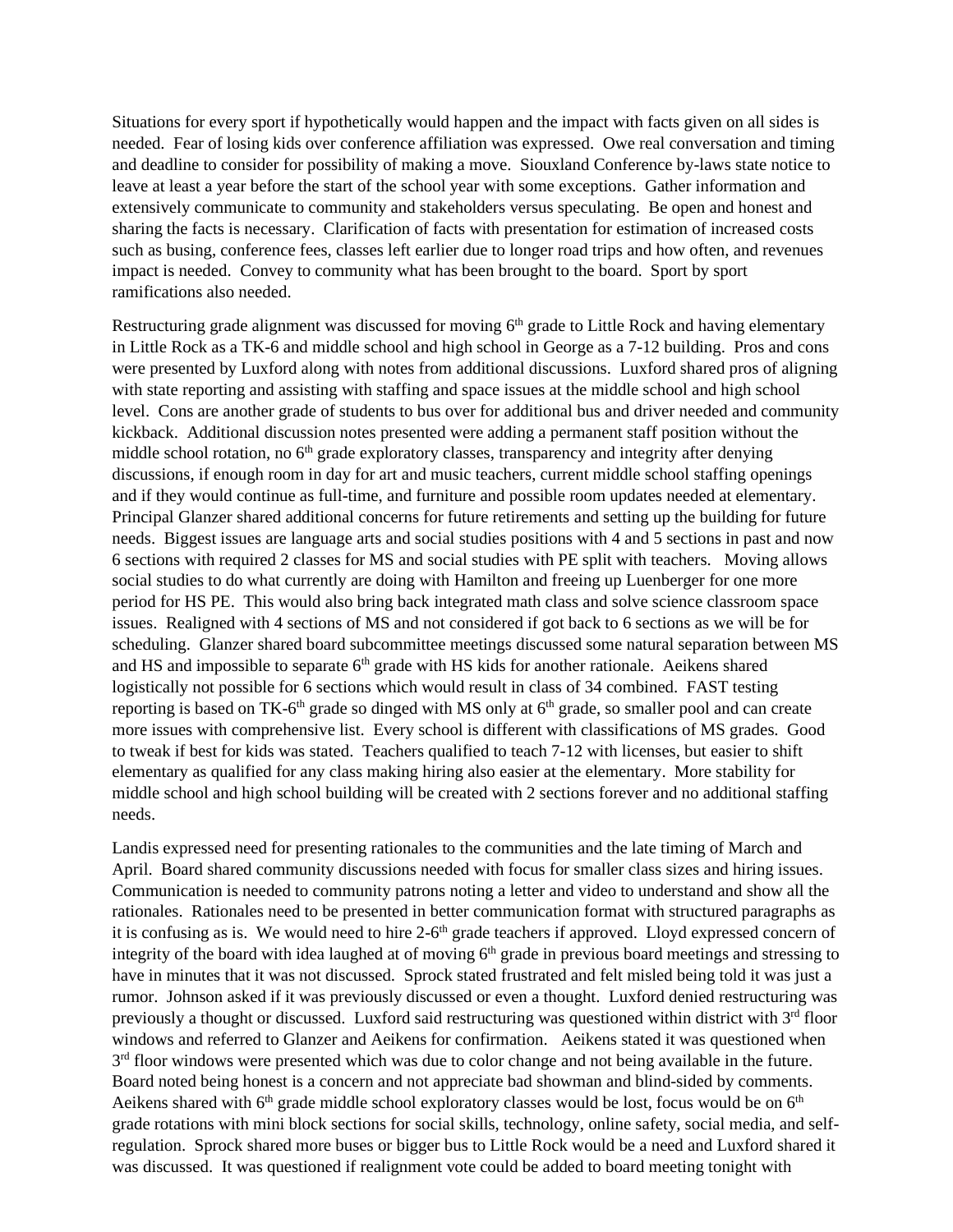Bonestroo sharing it could not as was not on the approved and posted agenda for action as told would just be discussion with no action in agenda preparation. Further discussions are needed with potential to add to April 13 special board meeting with Landis commenting forethought is needed in getting this shared with the public. Pros and cons need to all be identified.

Superintendent Luxford presented UNI and Morningside teaching agreements; AEA purchasing agreement; liaison juvenile courts contract renewal; health insurance plan options; health insurance district contributions; 2021-2022 amended shared building and grounds agreement with Sibley-Ocheyedan; 8<sup>th</sup> grade field trip request to Omaha; open enrollment in requests; teacher retention bonus for staff member missing the deadline; signing bonus for math position due to the difficulty filling the position; 2022-2023 Premier Network service contract; and LCRF internal grants requests presented for Lissa Harson, Valecia West, Jeff Kruger, Shannon Klooster, Kristi Donaker, Frances Burd, Jessy Rens, Alan Holloway, Dan Helkenn, Bryan Paulson, Kim Dykstra, Amanda Storm, Brian Luenberger, Russ VerBurg, Tim Mauldin, Shari Kruse, Stacie VerSteeg, Michelle McDowell, Tyler Glanzer, Jessica Lunde, and Mac McDowell.

Recommendations for hire of April Burgardt, substitute teacher; Seth Oetken, substitute teacher pending substitute authorization and background check; Reid Geerdes, assistant golf coach; Seth Oetken, 2022- 2023 math teacher; and Miranda Dreesen, 2022-2023 Vo-Ag and FFA advisor.

Scheduled policy reviews were held for Policy 605.02 Instructional Materials Inspection, 605.04 Technology and Instructional Materials, 605.05 School Library, and 803.01 Disposition of Obsolete Equipment. First readings recommending waiving the second reading were presented for Policy 605.01 Instructional Materials Selection, 605.01R1 Selection of Instructional Materials, 605.03 Objection to Instructional Materials, 605.03R1 Reconsideration of Instructional Materials, 605.03E1 Instructions to the Reconsideration Committee, 605.03E2 Reconsideration of Instructional Materials Request Form, 605.03E3 Sample Letter to Individual Challenging Instructional Materials, 605.07 Use of Information Resources, 605.07R1 Use of Information Resources Regulation, 705.04 Expenditures for a Public Purpose, and 705.04R1 Use of Public Funds Regulation.

A motion to approve the consent agenda was made by Fugitt, seconded by Johnson, and carried 5-0. Consent agenda included approval of 2020-2021 audit, new commons roof bid to McDonald Roofing for \$43,295; stage curtains bid for LCRF project to Scholastic Equipment Co for \$25,100 for replacement, delivery, installation, and taking down of existing curtains; staff computers bid to CompuCycle for \$13,770; bid increase so change order for auditorium carpeting of an increase of \$725.48 to Manitou Carpets; 2022-2023 UNI cooperative agreement; 2022-2023 Morningside University cooperative agreement; 2022-2023 AEA purchasing agreement; 2022-2023 liaison juvenile courts contract renewal; 2022-2023 health insurance plan options with new vision plan and additional dental plan; 2022-2023 health insurance district contributions broken down for each job structure and same as previous year; 2021-2022 amended shared building and grounds agreement with Sibley-Ocheyedan; field trip request to Omaha; open enrollment in applications; teacher retention bonus for staff member missing deadline; signing bonus for 2022-2023 math position; 2022-2023 Premier Network Solutions service contract; LCRF grant requests presented; recommendations for hire of April Burgardt, substitute teacher; Seth Oetken, substitute teacher pending substitute authorization and background check; Reid Geerdes, assistant golf coach at \$2952; Seth Oetken, 2022-2023 math teacher \$30,750 plus 2 year sign-on bonus of \$1000/year pending licensure and background checks; and Miranda Dreesen, 2022-2023 Vo-Ag and FFA advisor recognizing 2 years of experience and 20 day extended contract for \$36,750; policy scheduled reviews for 605.02 Instructional Materials Inspection, 605.04 Technology and Instructional Materials, 605.05 School Library, and 803.01 Disposition of Obsolete Equipment; first readings waiving the second reading for 605.01 Instructional Materials Selection, 605.01R1 Selection of Instructional Materials, 605.03 Objection to Instructional Materials, 605.03R1 Reconsideration of Instructional Materials,